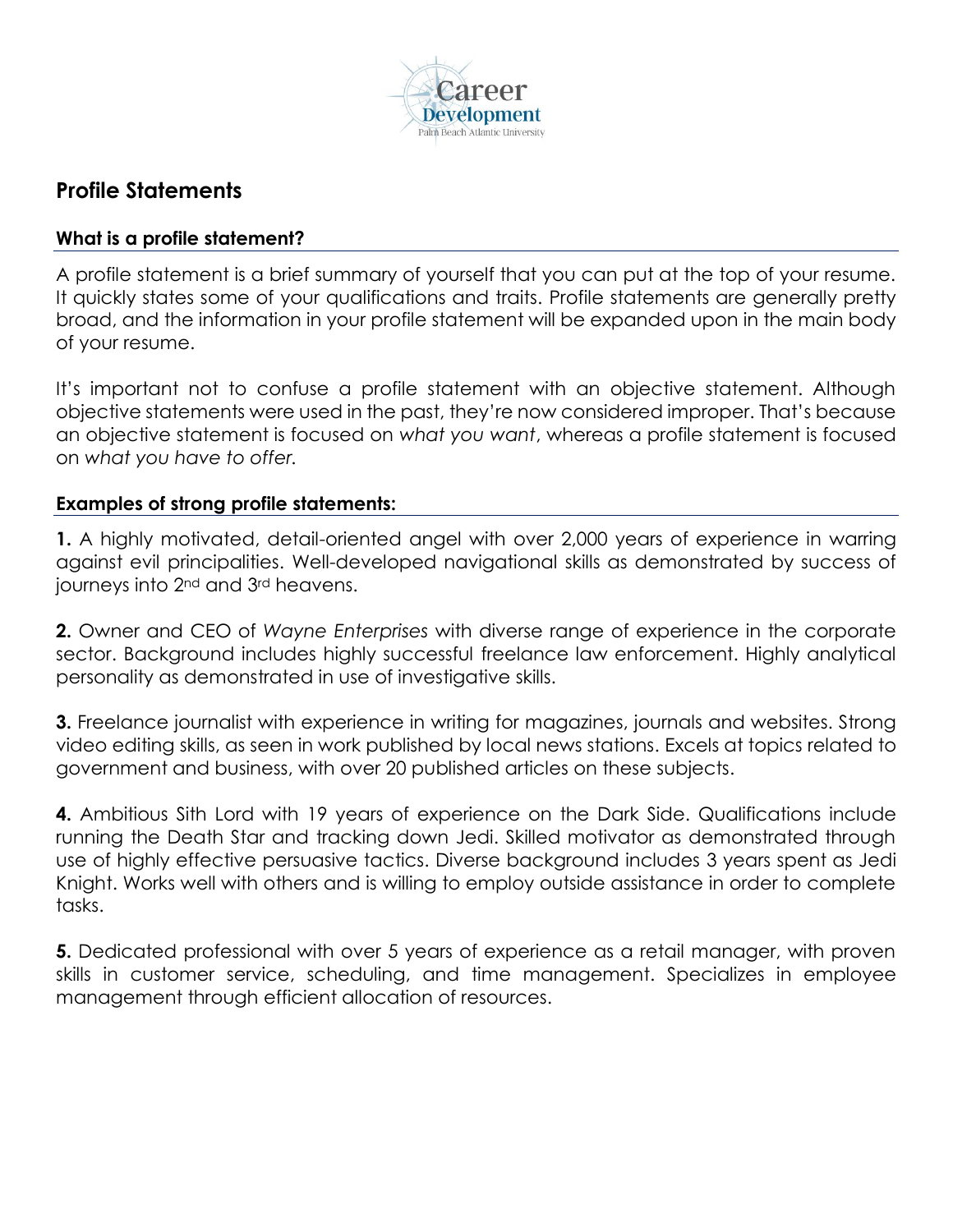- **Keyword optimize. Keyword optimize. Keyword optimize.** Change your profile statement for every position you apply for, making sure to use keywords and phrases straight from the job posting. When you customize your profile statement, the hiring manager (or decision maker) sees instantly that you are a potential fit for the position and that you care enough about first impressions to go that extra step.
- **If you don't have a lot of experience within the industry, don't worry.** A good way to start your profile statement is with experience you gained through internships, volunteerism, or part time work. Consider adding in language related to your MBTI, Enneagram, or other personality assessment that describes how your positive qualities would be compatible with the company or position. If you're having a hard time thinking of characteristics to list, ask friends, family, professors, and bosses for ideas.
- **Don't be generic & be sure to meet their needs.** When making a profile statement for a specific job, end with a sentence that illustrates *how you plan to contribute to that company.* For example, if you're specifically applying for a customer service position at a fast food restaurant, you could end your profile statement with "Now seeking to contribute my customer service expertise to the *Bill's Burgers* team." In this sentence, it's alright to use a personal pronoun.
- **Don't make it all about you.** Everyone wants good pay, a chance for advancement, and respect. This isn't the place to talk about that. The employer's main concern is what you can do for them, so that should be the focus of your profile statement. You can research the company and ask questions during the hiring process to see whether it will be a good fit for you.
- **Quantify as much as possible.** If you have a few years of experience in something, then "with 3+ years of experience in etc." sounds a lot better than just "with experience in etc."
- **If you don't have room on your resume for a profile statement, then don't sweat it.** Profile statements are a great way to fill up space, and a lot of professional resumes include them, but they are *by no means a necessary component of a resume.* Focus on developing your bullet points to really emphasize your transferable skills and accomplishments.
- **Make sure it's true.** Only use keywords and characteristics of yourself that are accurate. Maintaining integrity is always more important than landing a position, and if inconsistencies show up in your interview (or after you are hired), you may face consequences. Your transition to a position will be much smoother if you only promise what you are able to deliver.